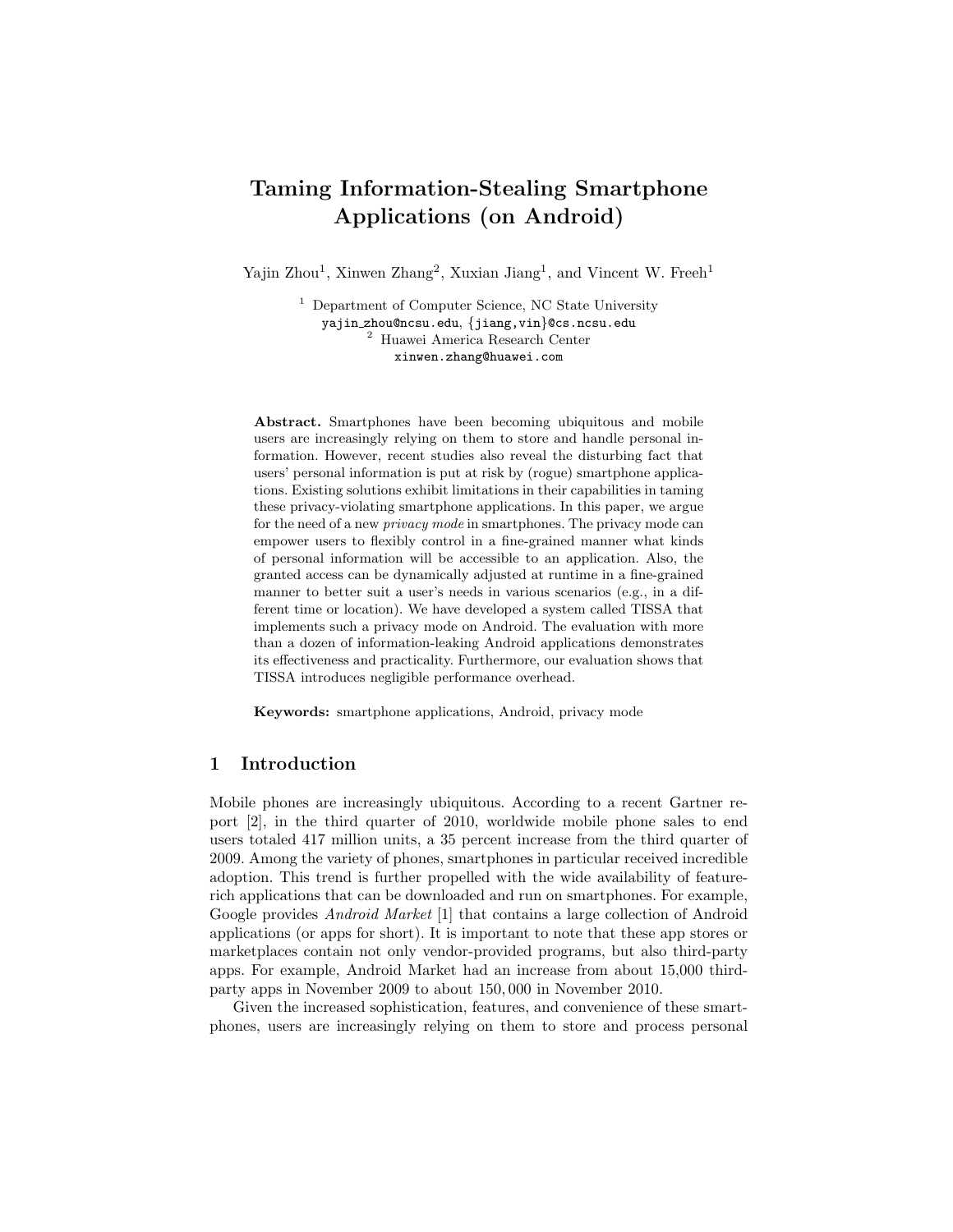information. For example, inside the phone, we can find phone call log with information about placed and received calls, an address book that connects to the user's friends or family members, browsing history about visited URLs, as well as cached emails and photos taken with the built-in camera. As these are all private information, a natural concern is the safety of these data.

Unfortunately, recent studies [9, 8, 13, 3] reveal that there are malicious apps that can be uploaded to the app stores and successfully advertised to users for installation on their smartphones. These malicious apps will leak private information without user authorization. For example, TaintDroid [9] shows that among 30 popular third-party Android apps, there are 68 instances of potential misuse of users' private information. In light of these privacy-violating threats, there is an imperative need to tame these information-stealing smartphone apps.

To fulfill the need, Android requires explicit permissions in an app so that the user is aware of the information or access rights that will be needed to run the app. By showing these permissions to the end user, Android delegates the task to the user for approval when the app is being installed. However, this permission mechanism is too coarse-grained for two main reasons. First, the Android permission mechanism requires that a user has to grant all the requested permissions of the app if he wants to use it. Otherwise the app cannot be installed. Second, if a user has granted the requested permissions to an app, there is no mechanism in place to later re-adjust the permission(s) or constrain the runtime app behavior.

To effectively protect user private information from malicious smartphone apps, in this paper, we argue for the need of a new privacy mode in smartphones. The privacy mode can be used to lock down (or fine tune) an app's access to various private information stored in the phone. More specifically, if a user wants to install an untrusted third-party app, he can control the app's access in a finegrained manner to specify what types of private information (e.g., device ID, contracts, call log, and locations) are accessible to the app. Further, the user can flexibly (re)adjust at runtime the previously granted access (e.g., at install time).

As a demonstration, we have implemented a system called TISSA that implements such a privacy mode in Android. Our development experience indicates that though the privacy mode support requires modifying the Android framework, the modification however is minor with changes in less than 1K lines of code (LOC). We also have evaluated TISSA with more than a dozen of Android apps that are known to leak a variety of private information. Our results show that TISSA can effectively mediate their accesses and protect private information from being divulged. Also, the privacy setting for each app is re-adjustable at runtime without affecting its functionality.

The rest of this paper is organized as follows: Section 2 describes our system design for the privacy mode support in Android. Section 3 presents its detailed prototype. Section 4 presents evaluation results with a dozen of informationstealing Android apps as well as its performance overhead. Section 5 discusses the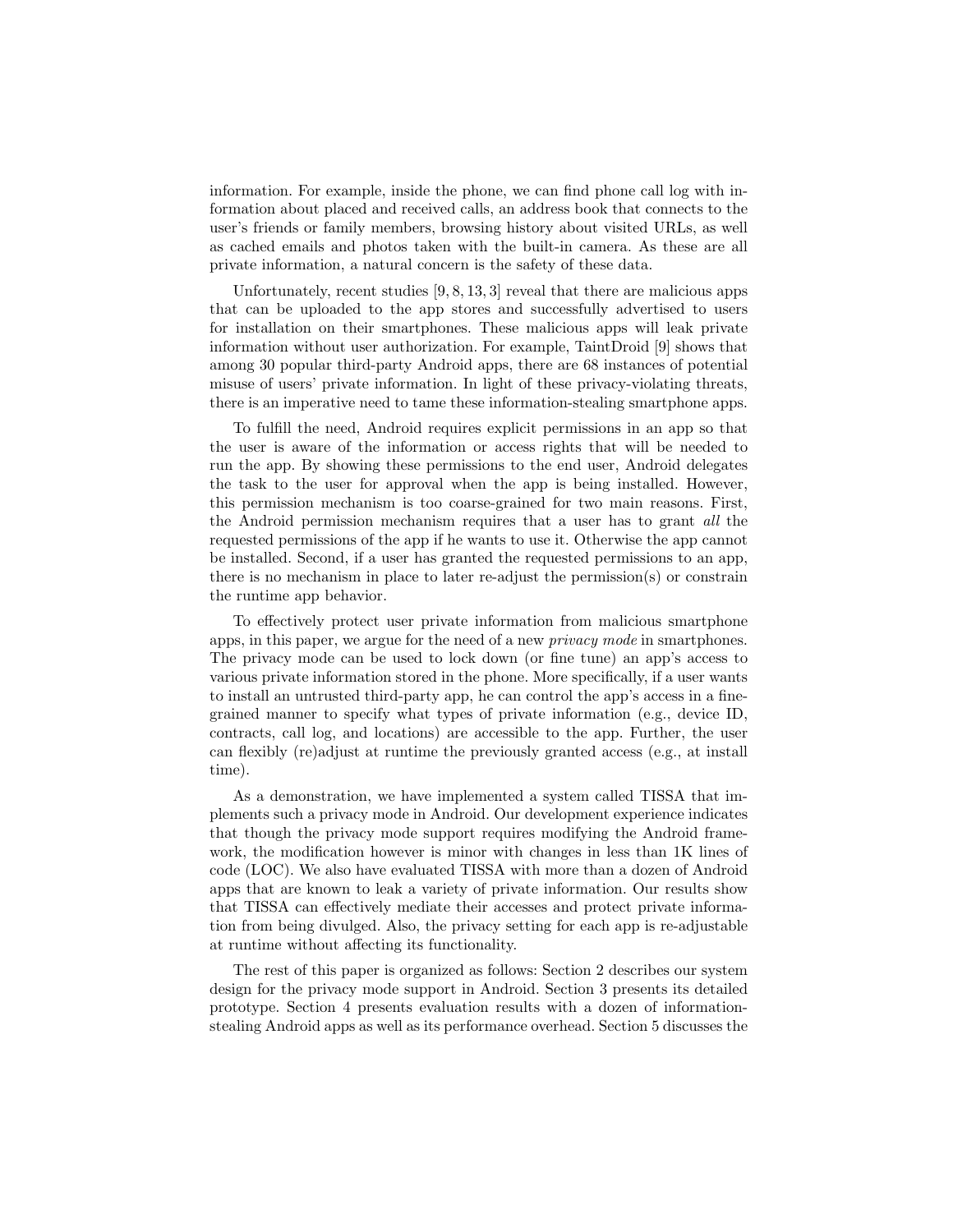limitations of our approach and suggests future improvement. Finally, Section 6 describes related work, and Section 7 summarizes our conclusions.

## 2 Design of TISSA

#### 2.1 Design Requirements and Threat Model

Design Requirements Our goal is to effectively and efficiently prevent private information leakage by untrusted smartphone apps. Accordingly, to support the new privacy mode in smartphones, we follow several design requirements to balance privacy protection, system performance, user experience, and application compatibility.

Lightweight Protection: Smartphones are usually resource constrained, especially on CPU, memory, and energy. Therefore, it naturally requires that our security mechanism should be memory- and energy-efficient. Also, the performance overhead of the solution should not affect user experience.

Application Transparency: The privacy mode should also maintain the compatibility of existing Android apps. Accordingly, we may not change APIs currently provided by the default Android framework. Also, from the usability perspective, it is not a good design to partially grant permissions at install time or later revoke permissions at runtime. This is because when a permission is taken away or does not exist, the app may suddenly stop or even crash. As a result it could interfere with the normal execution of the app and hurt the user experience.

Small Footprint: Built on top of existing Android framework including its security mechanisms, the privacy mode support should minimize the changes necessary to the Android framework.

Threat and Trust Model As our purpose is to prevent private information from being leaked by untrusted apps, we assume user downloaded third-party apps as untrusted. Note that although our scheme can be equally applicable to pre-installed apps on the device, we assume they are benign from privacy protection perspective and will not release private data of the device without authorizations. These pre-installed apps include those from device manufacturers or network operators.

In addition, we also trust the underlying OS kernel, system services, and the Android framework (including the Dalvik VM). Aiming to have a minimal modification to the Android code base, our system is designed to build on top of existing Android security mechanisms, which include the primitive sandbox functions and permission enforcement of Android [11, 16]. Naturally, we assume that an untrusted app cannot access system resources (e.g., filesystem) or other apps' private data directly. Instead, they can only be accessed through the normal APIs provided by various content providers or service components in the Android framework.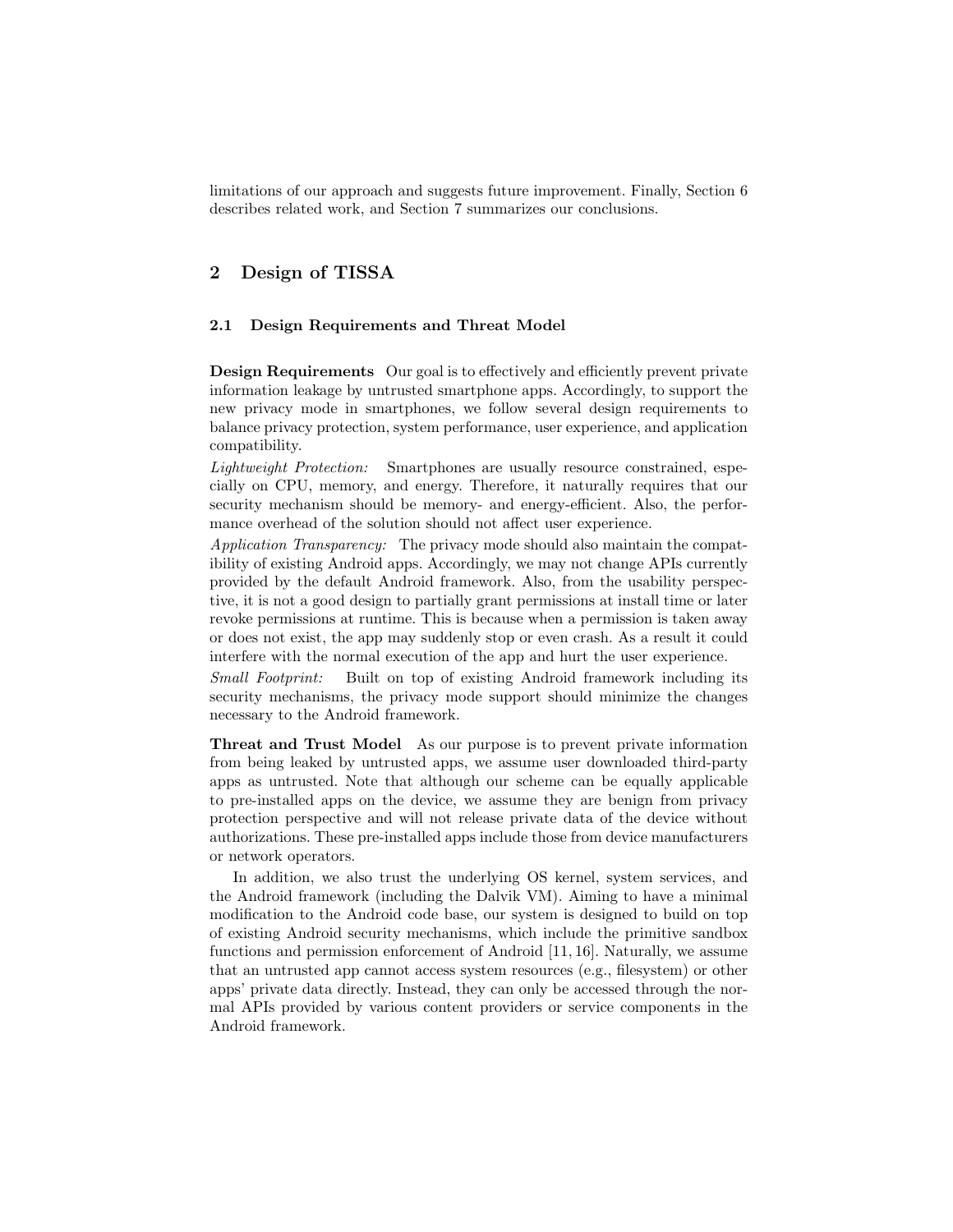

Fig. 1. The TISSA Architecture.

## 2.2 System Design

In a nutshell, TISSA provides the desired privacy mode on Android by developing an extra permission specification and enforcement layer on the top of existing Android permissions. As shown in Figure 1, TISSA consists of three main components. The first one is the privacy setting content provider, which is a privileged component to manage the privacy settings for untrusted apps. In the meantime, it also provides an API that can be used to query the current privacy setting for an installed app. If we consider TISSA as a reference monitor, the privacy setting content provider is the Policy Decision Point (PDP). The second component is the *privacy setting manager*, which is a privileged app that a mobile user can use to manage or update the privacy settings for installed apps. Therefore, it acts as the Policy Administration Point (PAP) in TISSA. The third component is privacy-aware components, including those content providers or services that are enhanced in a privacy-aware manner to regulate the access to a variety of user's personal information, including contacts, call log, locations, device identity. These privacy-aware components are designed to cooperate with the first component. In particular, once they receive requests from an app to access private data they manage, they will query the privacy settings, and response to the requests according to the current privacy settings for the app. In other words, they function as the Policy Enforcement Points (PEPs) in TISSA. As a result, there is only one instance of PDP and PAP while multiple PEPs exist and they are integrated with individual content providers or services in the Android framework.

To further elaborate how TISSA works, when an app tries to read a piece of private data, it sends a reading request (arrow 1 in Figure 1) to the corresponding content provider. The content provider is aware of the privacy requirement. Instead of serving this request directly, it holds the request and makes a query first to the privacy setting content provider (arrow 2) to check the current privacy settings for the app (regarding the particular reading operation). The privacy setting content provider in turn queries its internal policy database (arrow 3) that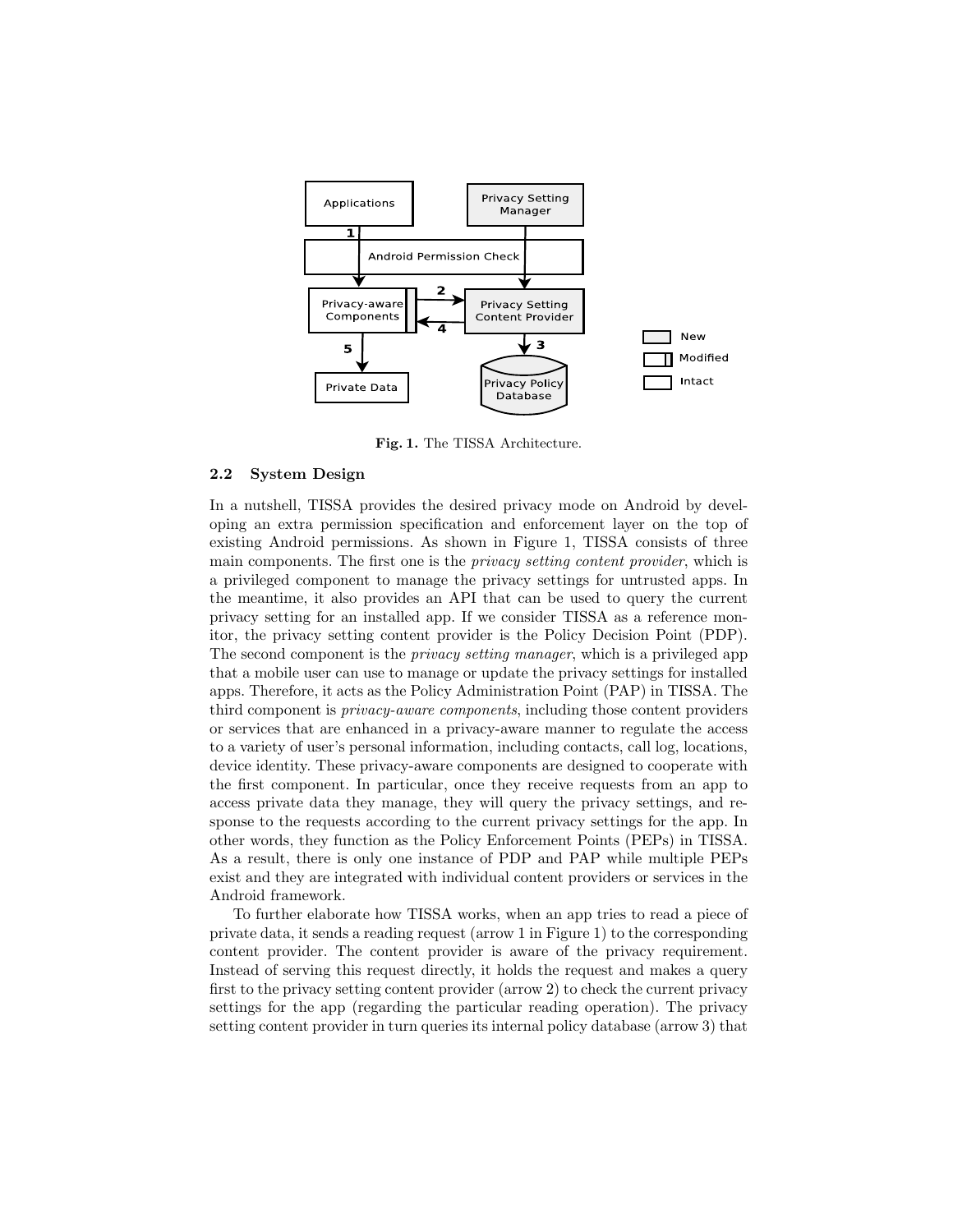stores user specifications on privacy settings of all untrusted apps, and returns the query result back to the content provider (arrow 4). If this reading operation is permitted (stored in the policy database), the content serves the access request and returns normal results to the app (arrow 5). This may include querying its internal database managed by the content provider.

However, if the reading operation is not permitted, the privacy setting may indicate possible ways to handle it. In our current prototype, we support three options: empty, anonymized, and bogus. The empty option simply returns an empty result to the requesting app, indicating "non-presence" of the requested information. The anonymized option instead provides an anonymized version from the original (personal) information, which still allows the app to proceed but without necessarily leaking user information. The bogus option on the other hand provides a fake result of the requested information. Note these three options may be further specialized for different types of personal information and be interpreted differently for different apps. Accordingly, the apps will likely behave differently based on the returned results. As a result, mobile users need to be aware of the differences from the same app under different privacy settings and exercise different levels of trust.

Through TISSA, we currently provide three levels of granularity for privacy policy specifications. In the first level, a policy defines whether a particular app can be completely trusted. If yes, it is given all requested accesses through the normal Android permission mechanisms. If not, TISSA provides the second level of policy specification, where one particular setting can be specified for each type of personal information the mobile user wants to protect. Note that it is possible that one app may access one type of personal information for its legitimate functionalities, but should be denied to access other types of information. For example, the Yellow Pages app (Section 4) may be normally allowed to access the current location but the access to phone identity or contacts should be prevented. Also, for the non-trusted access to other personal information, the third level of policy specification specifies the above empty, anonymized, and bogus options to meet different needs. For example, for a call log backup app, we do not want to give the plain-text access to the call log content, but an anonymized version. For a Coupon app (Section 4), we can simply return a bogus phone identity.

## 3 Implementation

We have implemented a proof-of-concept TISSA system based on Android version 2.1-update1 and successfully run it on Google Nexus One. In our current prototype, we choose to protect four types of personal information: phone identity, location, contacts, and call log. Our system has a small footprint and is extensible to add the support of other personal information. In the following, we explain in more details about the system implementation.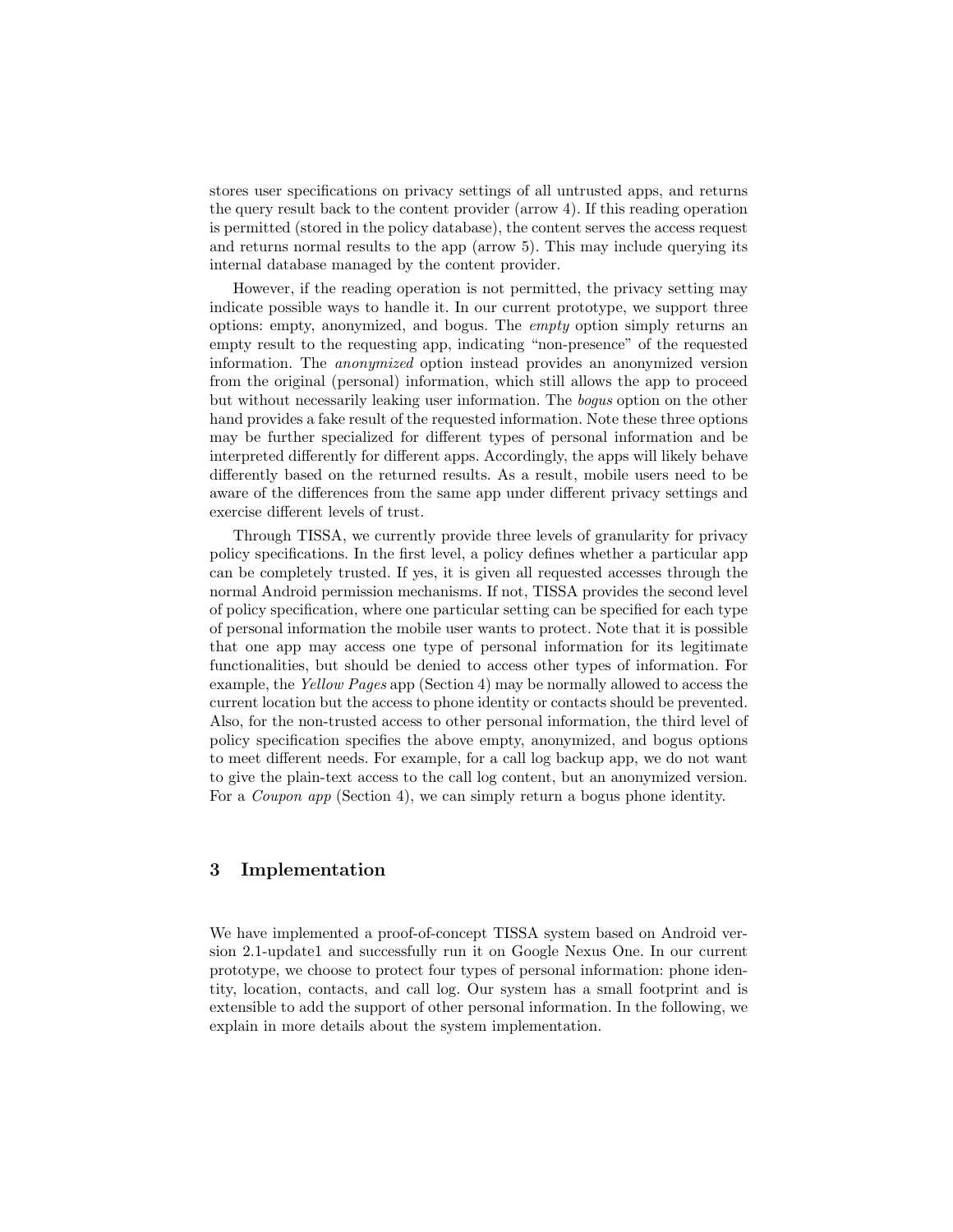#### 3.1 Privacy Setting Content Provider

The privacy setting content provider is tasked to manage a local SQLite database that contains the current privacy settings for untrusted apps on the phone. It also provides an interface through which a privacy-aware component (e.g., a location manager) can query the current privacy settings for an untrusted app. More specifically, in our current prototype, the privacy-aware component will provide as the input the package name of the requesting app and the type of private information it is trying to acquire. Once received, the privacy setting content provider will use the package name to query the current settings from the database. The query result will be an app-specific privacy setting regarding the type of information being requested.

There are some design alternatives regarding the default privacy settings. For example, in a restrictive approach, any untrusted app will not be given the access to any personal information. That is, we simply apply the empty or even bogus options for all types of personal information that may be requested by the app – even though the user approves all requested permissions when the app is being installed. On the contrary, a permissive approach may fall back to the current Android permission model and determine the app's access based on the granted permissions. To provide the compatibility and transparency to current apps, our current prototype uses the permissive approach.

Beside the API interface used to query the privacy settings for a given app, there exists another API interface (in the privacy setting content provider) through which the privacy setting manager can use to initialize or adjust privacy settings in the policy database. Similarly, the input of this interface includes the package name of a target app and its privacy settings. The output will be the confirmation to the requested initialization or adjustment.

Because our policy database stores actual privacy settings for untrusted apps, the security itself is critical. In our prototype, we leverage the existing Android sandbox and permission mechanisms to protect its integrity. Specifically, the database file is a private data file of the privacy setting content provider (thus with the same UID in filesystem). Other apps have different UIDs and will be denied to access it directly. To further restrict the update capability of the database via corresponding API, we declare a dedicated Android permission (in the privacy setting content provider) with the protection level of signature. This means that the permission will only be granted to apps signed with the same certificate as the privacy setting content provider. In our prototype, the privacy setting manager is the only one that is signed by the same certificate.

In total there were 330 LOC in the privacy setting content provider implementation.

#### 3.2 Privacy Setting Manager

The privacy setting manager is a standalone Android app that is signed with the same certificate as the privacy setting content provider. As mentioned earlier, by doing so, the manager will be given the exclusive access to the privacy setting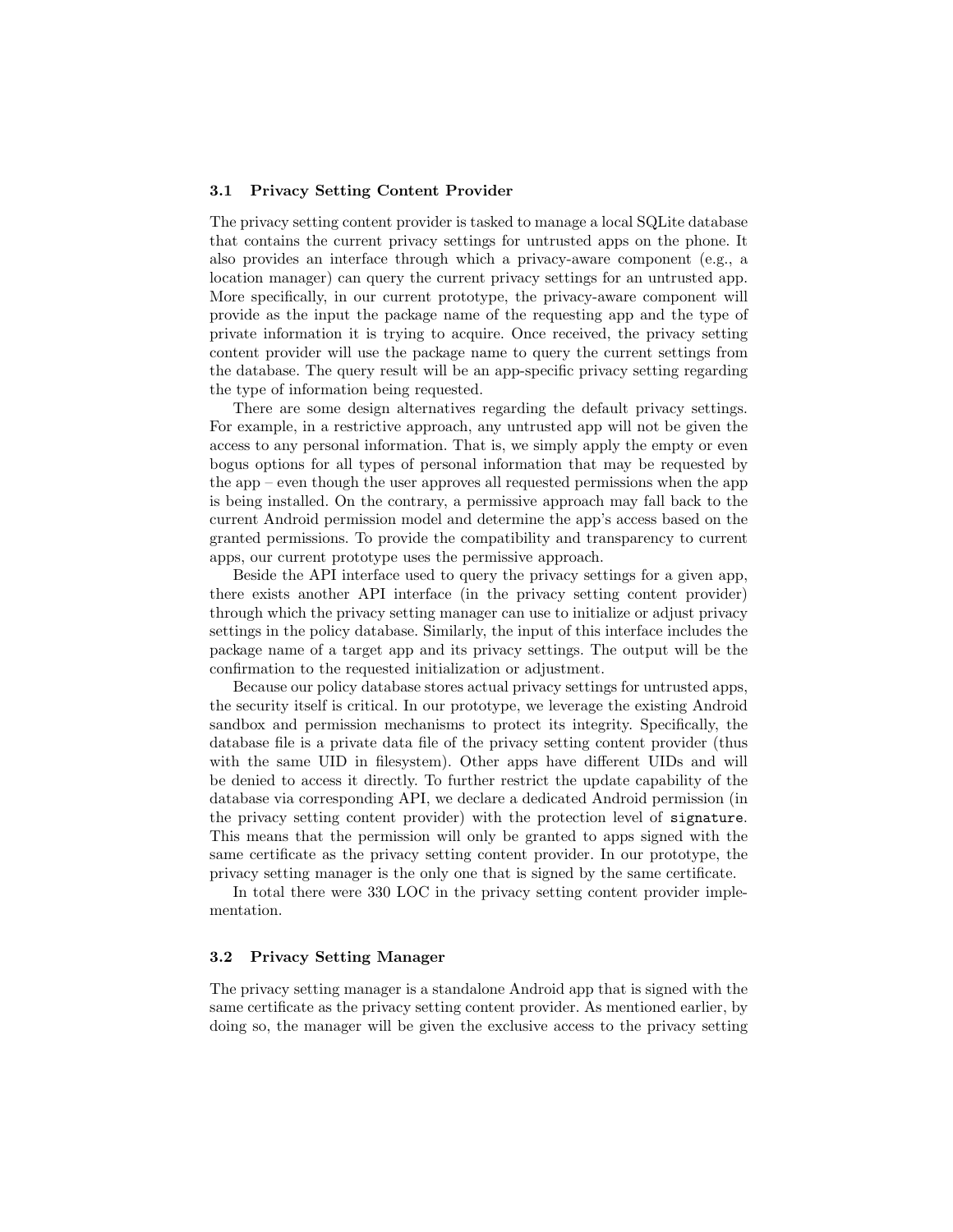

YellowPages app

Fig. 2. The Privacy Setting Manager.

database. In addition, the manager provides the visual user interface and allows the user to specify the privacy settings for untrusted apps. We stress that the privacy setting here is orthogonal to the permissions that the user has granted at the app install time; that is, the privacy setting manager provides a separate setting for the privacy mode.

In particular, the manager app includes two activity components. The default one is PrivacySettingManagerActivity, which when activated displays a list of installed apps. The phone user can then browser the list and click an app icon, which starts another activity called AppPrivacySettingActivity and passes the app's package name. When the new activity is created, it queries the privacy setting content provider for the current privacy settings and displays the results to the user. It also has radio buttons to let user customize or adjust the current settings. Any change of the settings will be immediately updated to the policy database via the privacy setting content provider. In Figure 2, we show the screenshots of the manager app, which show the list of installed app (Figure  $2(a)$ ) and the privacy setting for the *Yellow Pages* app (Figure  $2(b)$ )

In total there were 452 LOC in the privacy setting manager implementation.

#### 3.3 Privacy-Aware Components

The third component in our prototype is those privacy-aware Android components, including the contacts content provider, the location manager, and the telephony manager. These Android components are enhanced for the privacy mode support.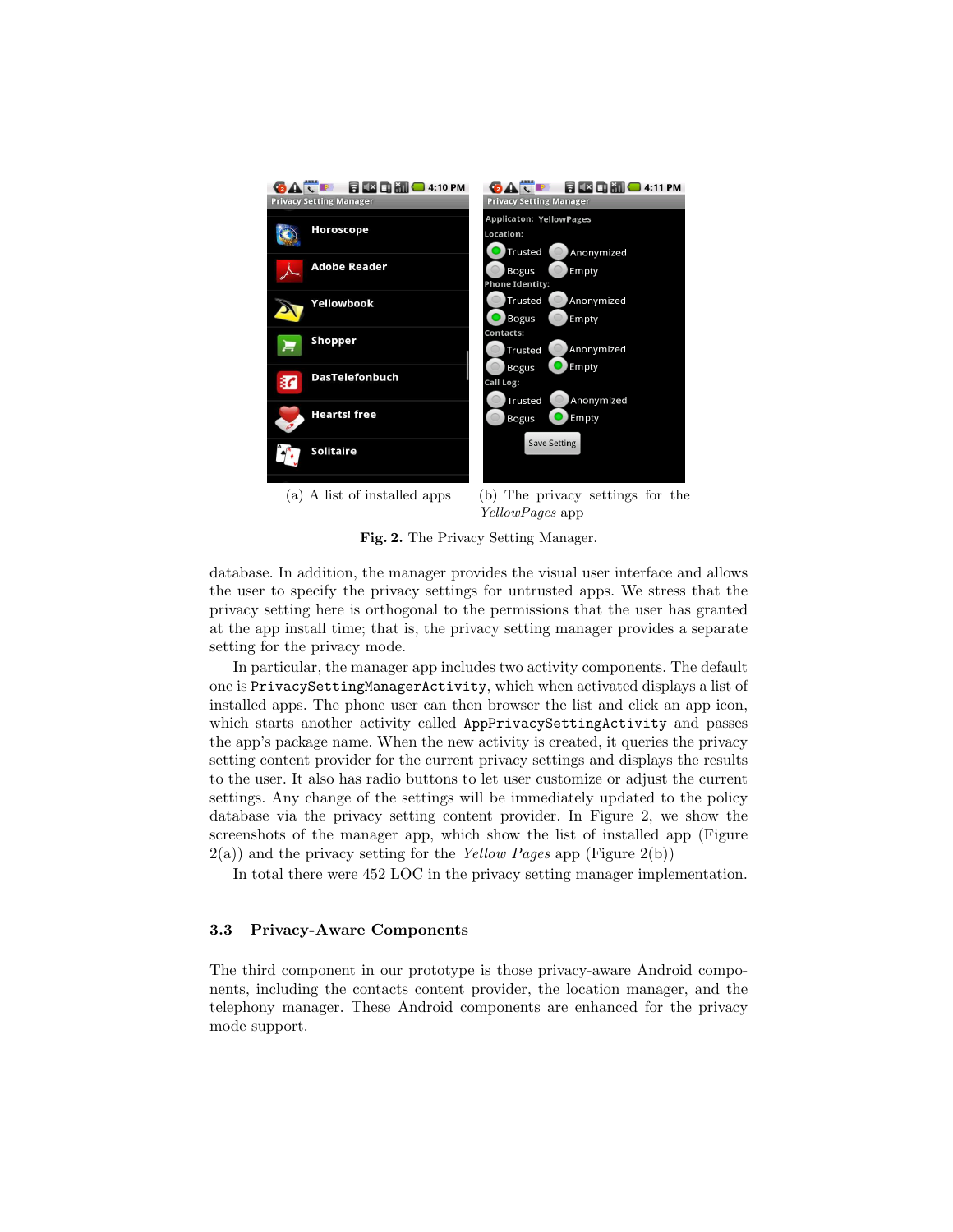

Fig. 3. Protecting Contacts in TISSA.

Contacts and Call Logs: Figure 3 shows the flowchart for the contact information that is being accessed. Specifically, when an app makes a query to the contacts content provider, the request is received by the content resolver, which checks whether the app has the permission (based on existing Android permissions). If not, a security exception is thrown to the app and the access stops. Otherwise, it dispatches the request to the contacts content provider, which in the privacy mode in turn queries the privacy setting content provider to check if the requesting app can access the contacts data. If the app is allowed, the contacts content provider then queries its own database and returns back authentic contacts to the app. The dotted line in Figure 3 encloses those components that also exist in the original Android. The rest components (outside the dotted area) show the additional components we added for the privacy mode support in Android.

From the privacy setting database, if the app is not trusted to access the requested data, the contacts content provider will respond differently: an empty setting returns an empty contact record; an anonymized settings returns an anonymized version of the contact records; and an bogus setting simply returns fake contact information. By doing so, we can protect the authentic contacts information from being leaked by this untrusted app. In the meantime, as the app is given different results, the mobile user should expect different app behavior and exercise different levels of trust when interacting with the app.

Phone Identity: Mobile phones have unique device identifier. For example, the IMEI and MEID numbers are unique identities of GSM and CDMA phones, respectively. An Android app can use the functions provided by telephony service to obtain these numbers. As a result, we hook these functions and return a device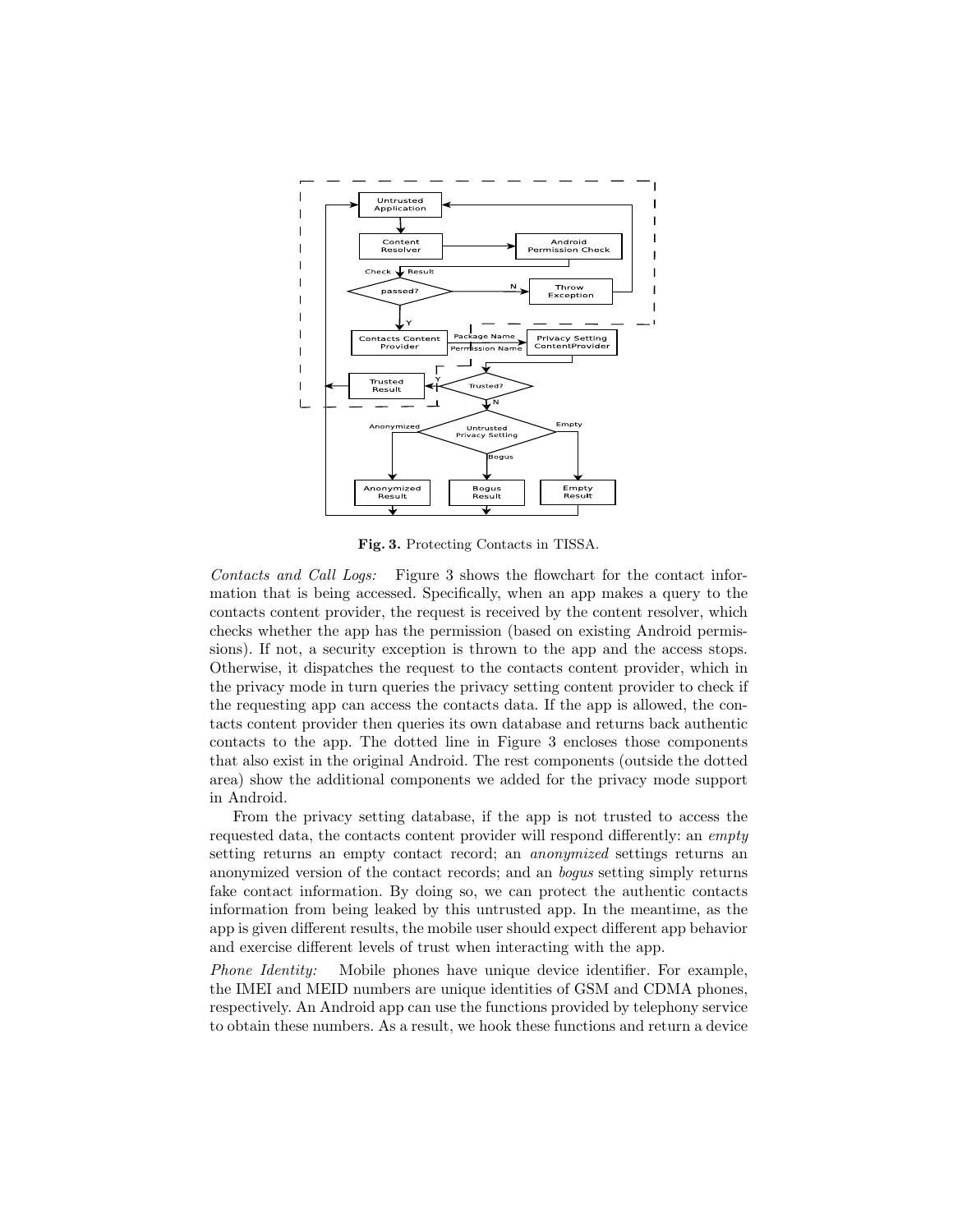Table 1. Detailed Breakdown of Android Modification in TISSA

| Component Name                           | <b>LOCI</b> |
|------------------------------------------|-------------|
| Privacy Setting Provider                 | 330         |
| Application Management Program           | 452         |
| LocationManager & LocationManagerService | 97          |
| TelephonyManager                         | 61          |
| ContactsProvider (Contacts&Call Log)     | 48          |
| Total                                    | 988         |

ID based on the current privacy setting for the requesting app. For example, in the case of the Yellow Pages app (Figure 2(b)), we simply return a bogus phone identity number.

Location: There are several location content providers in Android to provide either coarse-grained or fine-grained information (e.g., based on different devices such as GPS and Wifi). However, for an app to obtain the location, there are two main ways: First, it can obtain the information from the related devices through the LocationManager; Second, an app can also register a listener to receive location updates from these devices. When there is a location change, the registered listener will receive the updated location information. Accordingly, in our current prototype, we hook related functions to intercept incoming requests. To handle each request, we query the privacy setting for the initiating apps and then respond accordingly. Using the same Yellow Pages app example, our current setting (Figure 2(b)) returns the authentic location information.

Our TISSA development experience indicates that the privacy mode support in Android involves no more than 1K LOC implementation. As a result, we believe our approach has a small footprint – satisfying our third design requirement (Section 2). The detailed breakdown of revised components in Android is shown in Table 1.

## 4 Evaluation

We use a number of Android apps as well as standard benchmarks to test the effectiveness and performance impact of our system. Some of the selected Android apps have been known to leak private information [9]. Our testing platform is Google Nexus One that runs the Android version 2.1-update1 enhanced with the TISSA privacy mode.

#### 4.1 Effectiveness

To evaluate the TISSA effectiveness in preventing private information leakage by untrusted apps, we choose 24 free apps from the Android Market at the end of November 2010. (The complete list of tested apps is in Table 2.) Among these 24 apps, 13 of them (marked with  $\dagger$  in the table) are known to be leaking private information as reported from the TaintDroid system [9]. The remaining 11 apps are randomly selected and downloaded from the Android Market. Most of these apps require the permissions for locations (ACCESS COARSE LOCATION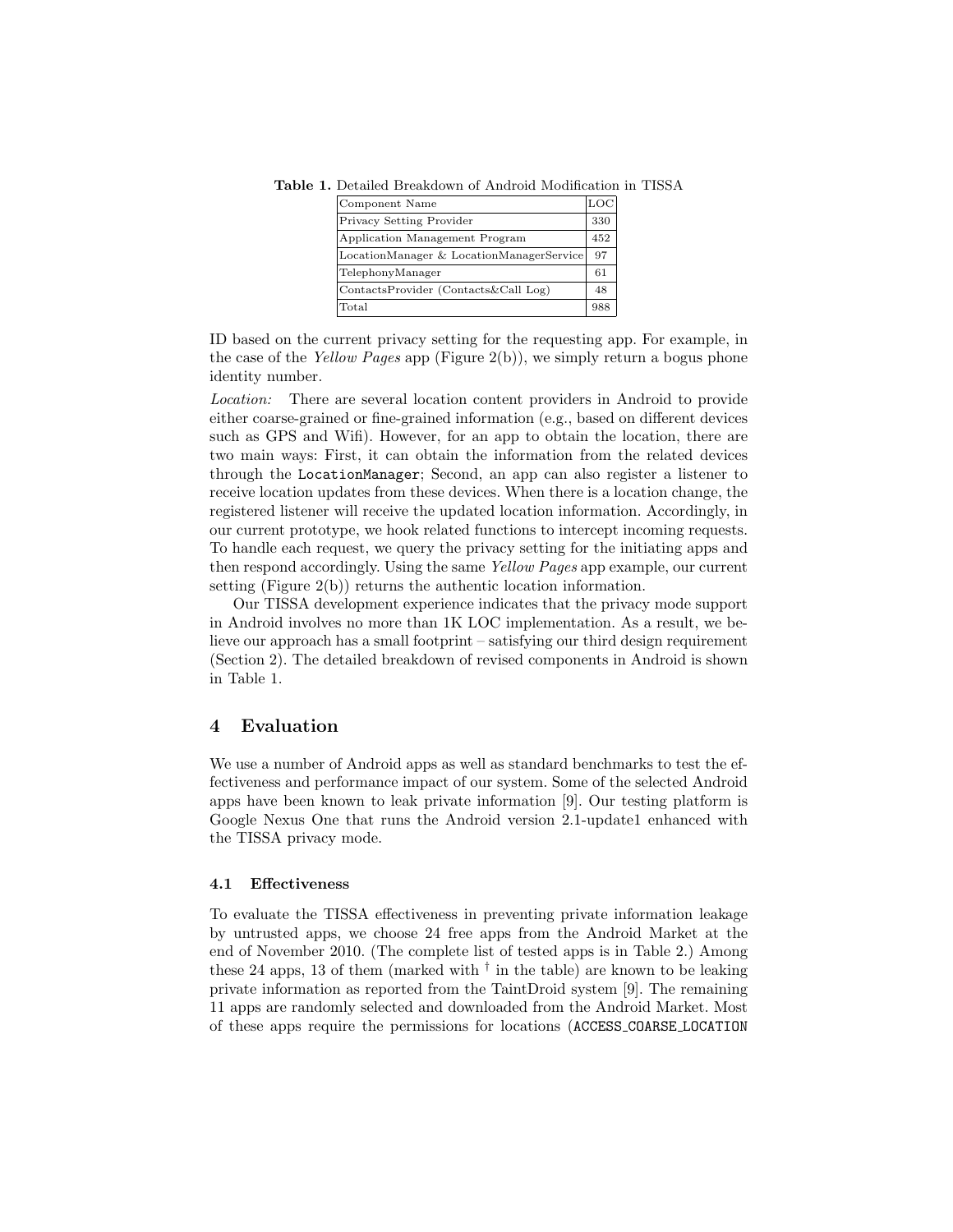| Third-party Apps (24 in total)                                                    |          | Location Phone Identity Contacts Call Log |          |  |
|-----------------------------------------------------------------------------------|----------|-------------------------------------------|----------|--|
| The Weather Channel <sup>†</sup> ; Movies <sup>†</sup> ; Horoscope <sup>†</sup> ; |          |                                           |          |  |
| Layar <sup>†</sup> ; Coupons <sup>†</sup> ; Trapster <sup>†</sup> ; Alchemy;      | $\times$ | $\times$                                  |          |  |
| Paper Toss; Disney Puzzle; Find It; (10)                                          |          |                                           |          |  |
| Wertago <sup>†</sup> ; Yellow Pages <sup>†</sup> ; DasTelefonbuch <sup>†</sup> ;  | $\times$ | $\times$                                  | $\times$ |  |
| $RingTones^{\dagger}$ ; Knocking <sup>†</sup> ; (5)                               |          |                                           |          |  |
| Wisdom Quotes Lite <sup>†</sup> ; Classic Simon Free;                             |          |                                           |          |  |
| Wordfeud FREE; Moron Test: Section 1;                                             |          | $\times$                                  |          |  |
| Bubble Burst Free; (5)                                                            |          |                                           |          |  |
| Astrid Tasks <sup>†</sup> ; $(1)$                                                 | $\times$ |                                           |          |  |
| CallLog; Last Call Widget;                                                        |          | ×                                         | $\times$ |  |
| Contact Analyzer; (3)                                                             |          |                                           |          |  |

Table 2. Example Apps for TISSA Effectiveness Evaluation

or ACCESS FINE LOCATION) and phone identity (READ PHONE STATE). Also, one third of them require the access of contacts and call log (READ CONTACTS).

In our experiments, we divide these apps into two sets. The first set has the 13 apps that are known to be leaking private information and the second set has the remaining 11 apps. While both sets are used to verify the transparency of TISSA to run apps, we use the first set to evaluate the effectiveness of TISSA. In the second set, we use TISSA to capture suspicious access requests from these apps and then verify possible information leakage with the TaintDroid system. Before running the experiments, we turn on restrictive privacy policy as the default one, i.e., not trusting any of these apps in accessing any personal information. If a particular app requires the user registration, we will simply create a user account and then log in with the app.

Our results with the first set of information-leaking apps show that TISSA is able to effectively capture the access requests from these untrusted apps to private data and prevent them from being leaked. As a demonstration, we show in Figure 4 two experiments with the same app named Wisdom Quotes Lite: one without the TISSA protection (Figure  $4(a)$ ) and another with TISSA protection (Figure 4(b)). Note that this app has declared the permission to access the phone identity, but this information will be leaked to a remote data server. The evidence is collected by TaintDroid and shown in Figure  $4(a)$ . In particular, it shows that the app is sending out the IMEI number to a remote server. From the log, we can see that the data sent out is tainted with the taint tag 0x400, which indicates the IMEI source. The destination IP address is  $xxxx.59.187.65$ , a server that belongs to the company that developed this app. The leaked IMEI number (354957034053382) of our test phone is in the query string of HTTP GET request to the remote server. After confirming this leakage, we use the privacy setting manager to adjust the phone identity privacy for this app to be bogus. Then we run this app again. This time we can find (Figure  $4(b)$ ) that although the app is sending an IMEI number out, the value sent out is the bogus one, instead of the real IMEI number – this is consistent with our privacy setting for this app.

As another example, an app named Horoscope requested the permission of reading current locations. However this app's functionality does not justify such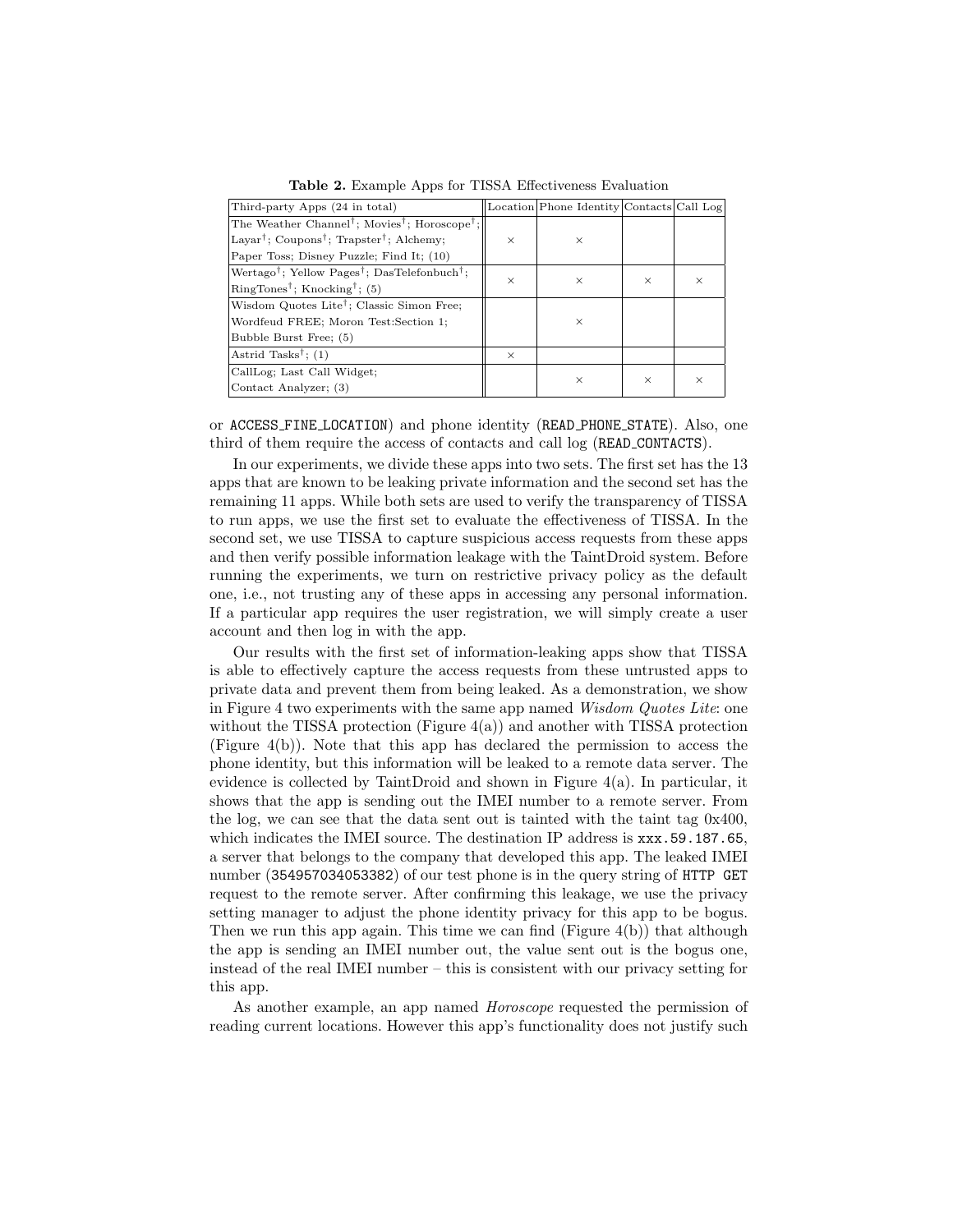

(a) The leaked IMEI number without TISSA

dalvikym W TaintLog: OSNetworkSystem.sendStream(209.59.187.65) received data wi th tag 0x400 data=[GET /ad/ad.php?width=480&height=75&platform=andro id&name=wisdom quotes lite&version=1.2.0&hid=821291666911081 HTTP/1.

(b) The leaked IMEI number with TISSA

Fig. 4. Experimenting with an Android App Wisdom Quotes Lite.

need. In our experiments, we find that phone location information is leaked by this app (confirmed with TaintDroid and the leaked information was sent to a remote server xxx.109.247.8). Then we use the privacy setting manager to adjust the location privacy to be empty, which means the location service neither returns the last known location nor updates the new location to this app. We then re-run this app and do not find the true location information leaked.

In the experiments with the second set of apps, we use the default restrictive privacy policy and enable the bogus option for the phone identity. Interestingly, we observe that among these 11 apps, seven of them accessed the phone identity information. We then re-run them in TaintDroid and our results successfully confirm the information leakage among all these 11 apps. From the same set, we also confirmed that two of them leak location information. As a result, among the two sets of total 24 apps, 14 of them leak location information and 13 of them send out the IMEI number. Six of them leak both location and IMEI information. With TISSA, users can select the proper privacy setting and effectively prevent these private information from being leaked.

We point out that although no app in our study leaks the contacts and call log information, they can be similarly protected. Specifically, we can simply adjust the privacy setting of an app which has the READ CONTACTS permission to be empty, then any query from the app for contacts will be returned with an empty contact list. Also, our experiments with these 24 apps indicate that they can smoothly run and no security exceptions have been thrown to affect the functionalities of these apps, which satisfies our second design requirement (Section 2).

#### 4.2 Performance

To measure the performance overhead, we use a JAVA benchmark – Caffeine-Mark 3.0 – to gauge Android app performance and the resulting scores from the benchmark are shown in Figure 5. Note that the benchmark contains a set of programs to measure the app runtime (in particular the Dalvik VM) overhead. From the figure, we can see that there is no observable performance overhead, which is expected as our system only made minor changes to the framework and the Dalvik VM itself was not affected by our system.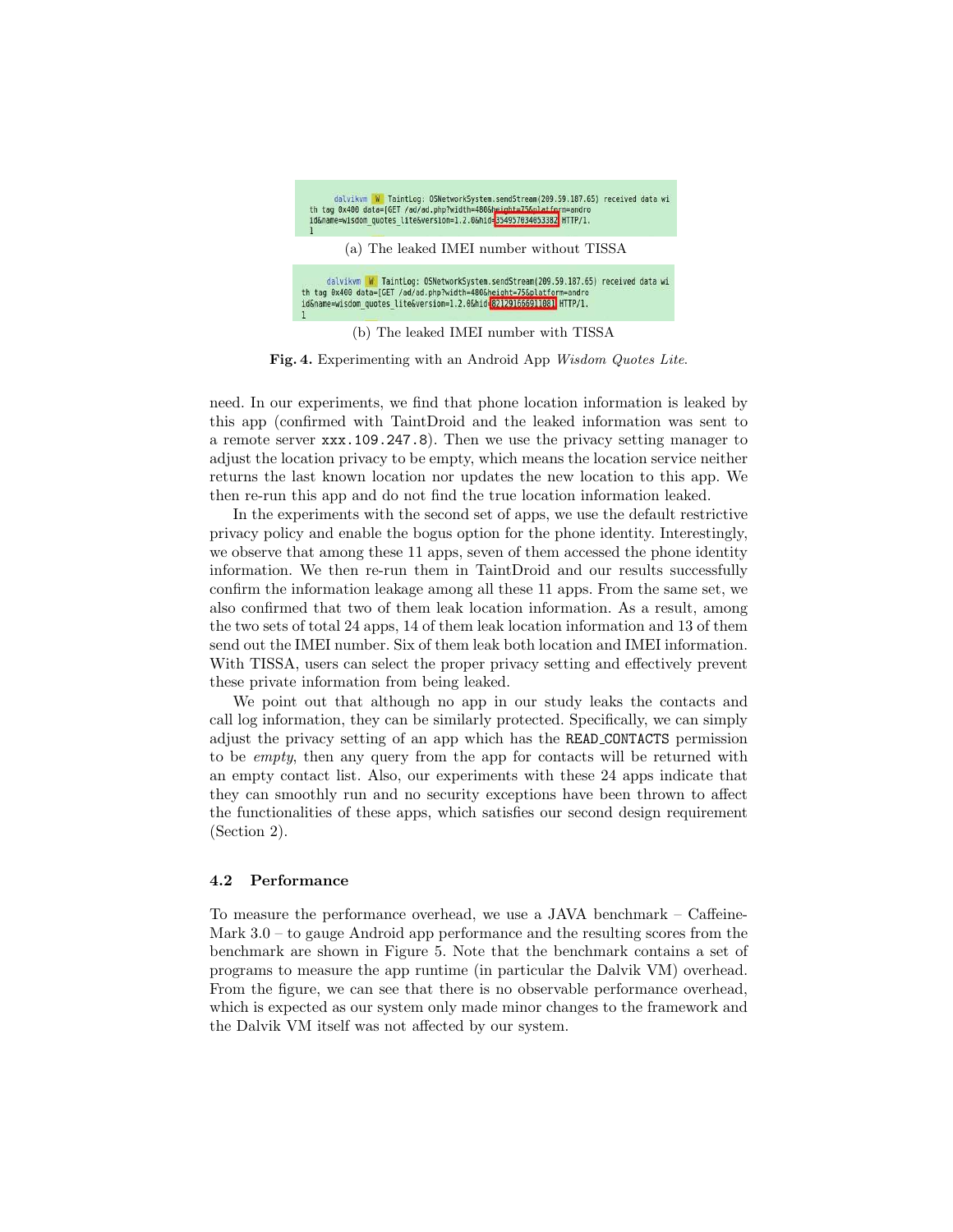

Fig. 5. The Result of CaffeineMark 3.0 Benchmark.

In summary, our measurement results on performance indicate that TISSA is lightweight in successfully supporting the privacy mode on Android, which meets our first design requirement.

## 5 Discussion

We observe that giving bogus private information could be problematic for some apps. For example the Weather Channel app needs to access the device location information to provide the weather forecast of a particular area. If the user chooses the bogus option for its access to this information, it will certainly not work as intended (even though the program does not crash and still functions). One possible enhancement is to provide accurate, but low-fidelity data. With the same app example, it can work equally well with an approximate location. In fact, a simple approximation option could return a random location within a radius (say 10 or 100 miles) of the current location. This indicates that our system can be readily extended to support much finer-grained access than currently demonstrated in this paper. Also, for efficiency, TISSA only uses one single privacy setting for one type of private information. This can be further extended to provide finer access to user data. An example will be to release some personal information, an option between empty and anonymous.

From another perspective, current application development can be improved to provide more contextual information to better help users to make the decision. Though the risk is still on the mobile user side, a privacy-aware app developer can offer alternative mechanisms to obtain private information, such as by providing a UI with necessary context information to justify the need for the access and asking the user to provide the required input (e..g, a ZIP code).

We also note that TISSA is not a panacea for privacy protection. For an app that backs up user contact data to a remote server, the user usually grants the access to the app. However, there is no assurance that the data will not be transferred to elsewhere or be stolen. Our solution does provide an anonymized option for lightweight protection. Specifically, when an app reads the contacts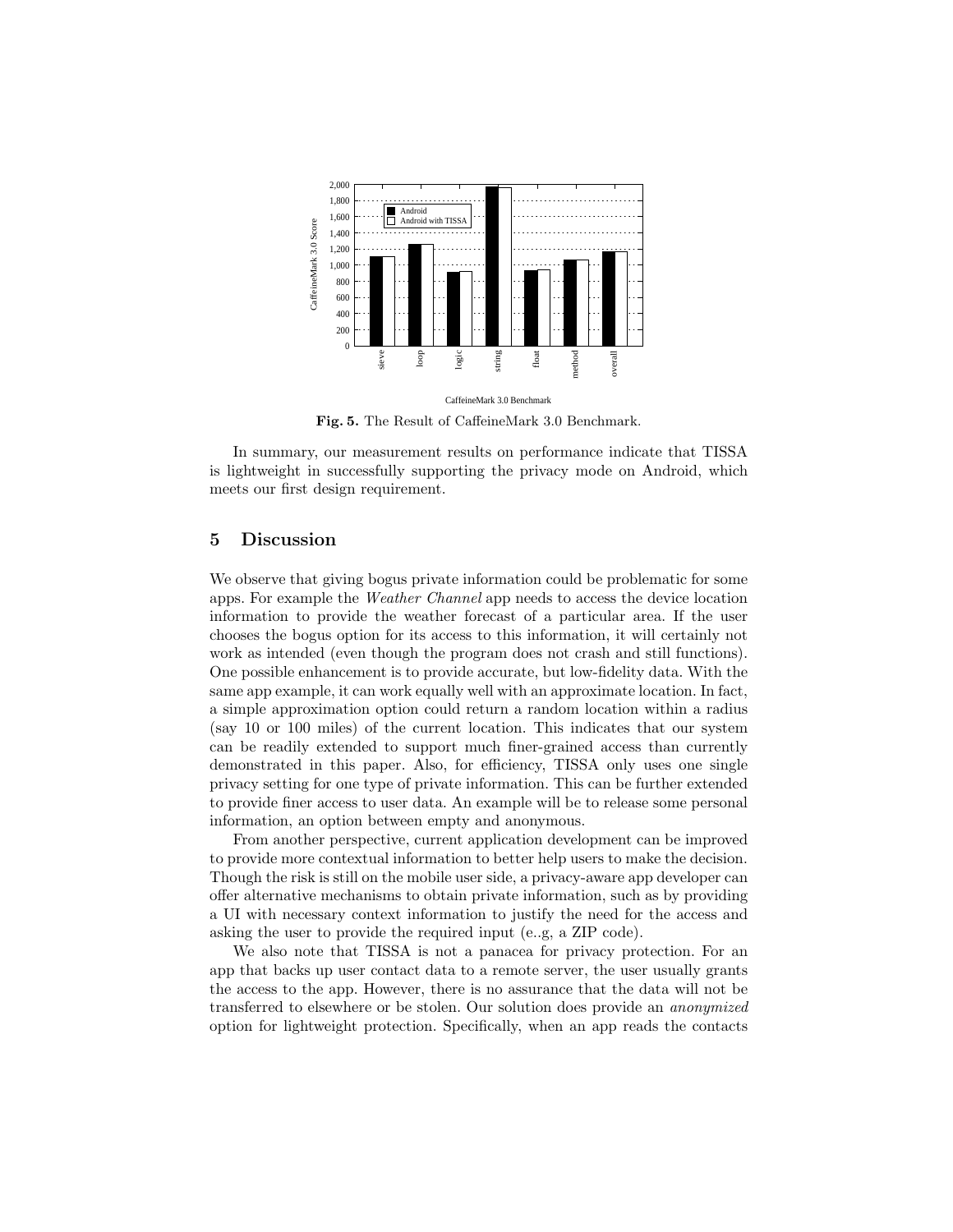data, based on the anonymized setting, the privacy-aware component can return an encrypted version with a key specified by the user or derived from a password. Therefore, even if data are leaked during transfer or at the server side, the cleartext information is not released. However, due to the resource constraints on mobile phones, the encryption for anonymization cannot be sufficiently strong as desired.

With TISSA enabled, a mobile user can specify privacy settings for installed apps at anytime. Furthermore, the privacy setting can be integrated with the application installer of Android, i.e., the privacy setting manager can be activated by the installer whenever a new app is installed. However, we note that TISSA fundamentally does not provide mechanisms or solutions to help user understand and reason about permission requirements for individual apps. To further improve the usability of TISSA, several approaches can explored. For example, as our future research directions, we can include additional contextual or guiding information to facilitate the privacy setting. Also, we can provide privacy-setting templates to reduce the burden on mobile users. This can be done by applying certain heuristics with the consideration of a device's location [5] or an app's category.

## 6 Related Work

Privacy issues on smartphones have recently attracted considerable attention. A number of research efforts have been conducted to identify private data leaking by mobile apps. TaintDroid [9] and PiOS [8] are two representatives that target Android and iOS platforms, respectively. Specifically, TaintDroid [9] uses dynamic taint analysis to track privacy data flow on Android. It first taints data from privacy information sources, and then integrates four granularities of taint propagation (i.e., variable-, method-, message-, and file-levels). When the data leaves the system via a network interface, TaintDroid raises an alert (Figure 4) with log information about the taint source, the app that sends out the tainted data, and the destination. PiOS [8] instead applies static analysis on iOS apps to detect possible privacy leak. In particular, it first constructs the control flow graph of an iOS app, and then aims to find whether there is an execution path from the nodes that access privacy source to the nodes of network operations. If such path exists, it considers a potential information leak.

From another perspective, Avik [6] presents a formal language to describe Android apps and uses it to formally reason about data flow properties. An automatic security certification tool called ScanDroid [12] has been developed to extract security specifications from manifests that accompany Android apps, and then check whether data flows through those apps are consistent with those specifications. Note that these systems are helpful to confirm whether a particular app actually leaks out private information. However, they are not designed to protect user private information from being leaked, which is the main goal of our system.

On the defensive side, Kirin [10] is a framework for Android which extracts the permissions from an app's manifest file at install time, and checks whether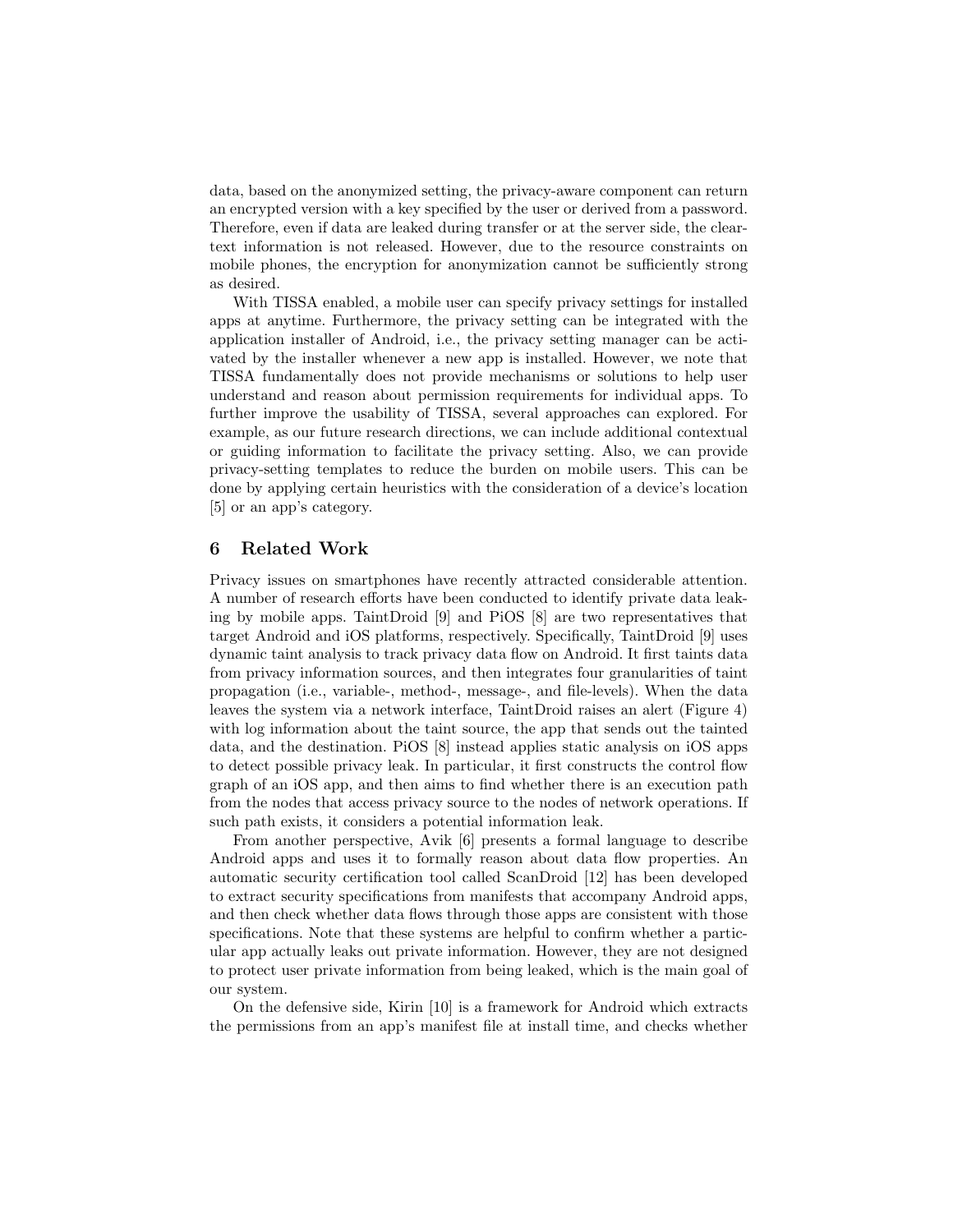these permissions are breaking certain security rules. The security rules are manually defined to detect undesired combination of Android permissions, which may be insecure and misused by malicious programs. As a result, Kirin aims to enforce security check at install time, while our system provides a lightweight runtime protection (after an app is installed).

As with our research, Apex [14] utilizes the Android permission model to constrain runtime app behavior. However, there are three key differences. First, they share different design goals. The main objective of Apex is to restrict the usage of phone resources (e.g., when and how many MMS messages can be sent within a day), instead of the exclusive focus on personal information leakage prevention in our system. Second, by design, Apex limits itself to current available permissions but allows for selectively granting permissions at install time or possibly revoking some permissions at runtime. In comparison, our privacy settings is completely orthogonal to current Android permissions. Third, as mentioned earlier, one undesirable consequence of Apex in only partially granting requested permissions is that it may throw security exceptions to a running app, causing it terminate unexpectedly, which violates our second design requirement and is not user-friendly.

Saint [15] is another recent work that allows an app developer to provide a security policy that will be enforced (by the enhanced Android framework) to regulate install-time Android permission assignment and their run-time use. Security-by-Contract [7] similarly allows an app to be bound to a contract, which describes the upper-bound of what the app can do. Notice that these security policies or contracts need to be provided during application development, not by mobile users. As a result, it is unclear on how they can be applied by mobile users to customize the privacy protection. MockDroid [4] allows users to mock the access from an untrusted app to particular resources at runtime (by reporting either empty or unavailable). The mocked access can be naturally integrated into TISSA as another privacy setting option on smartphones.

## 7 Conclusion

In this paper, we argue for the need of a privacy mode in existing smartphones. The need comes from the disturbing facts that (rogue) smartphone apps will intentionally leak users' private information. As a solution, we present the design, implementation and evaluation of TISSA, a privacy-mode implementation in Android. TISSA empowers mobile users the fine-grained control and runtime re-adjustment capability to specify what kinds of user information can be accessible (and in what way) to untrusted apps. Orthogonal to current Android permissions, these privacy settings can be adjusted without necessarily affecting the normal functionalities of apps. Our experiments demonstrate its effectiveness and practicality. The performance measurements show that our system has a low performance overhead.